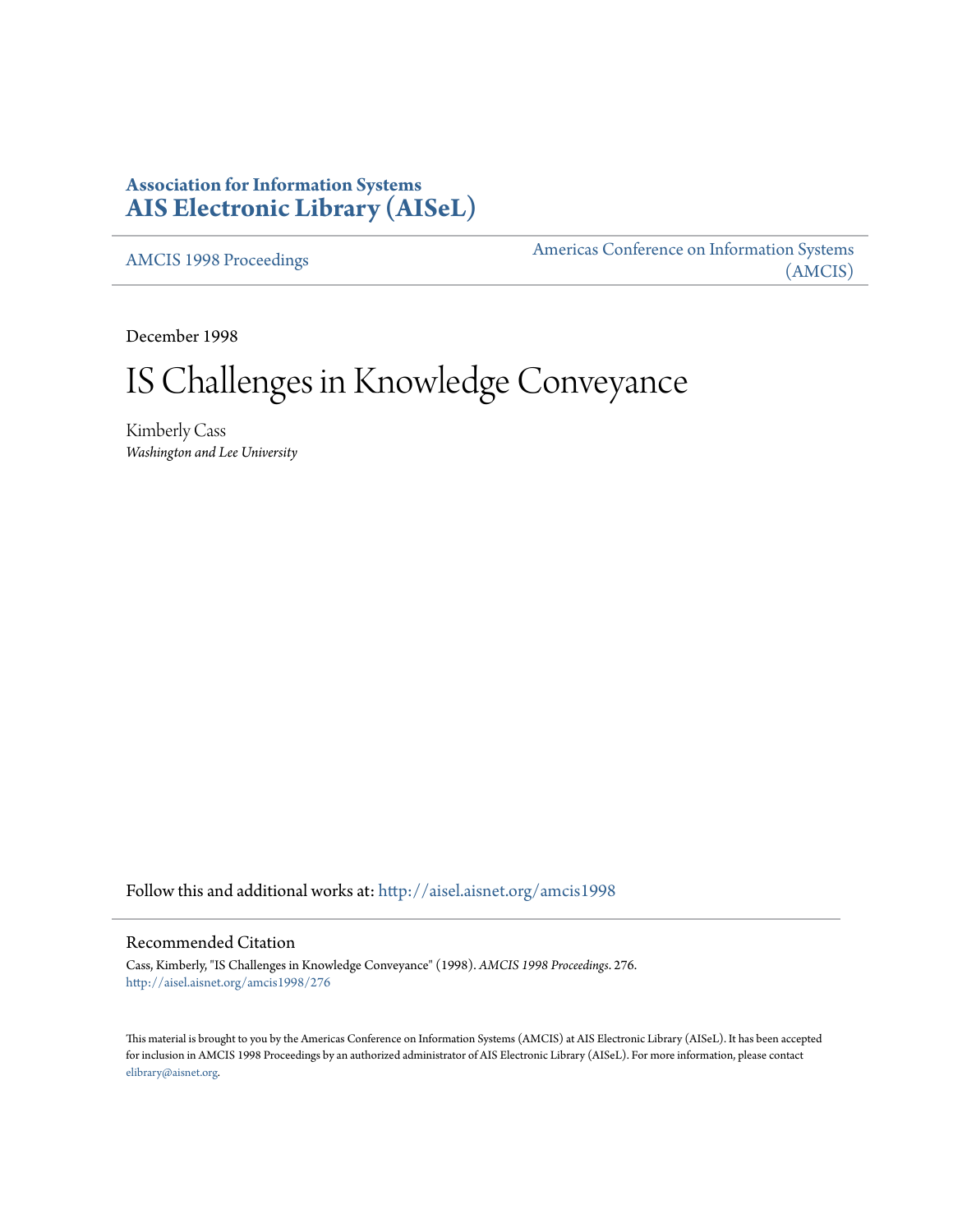# **IS Challenges in Knowledge Conveyance**

**Kimberly Cass**

Williams School of Commerce, Economics and Politics Washington and Lee University

## **Abstract**

*Knowledge organizations want to capture and preserve their employee's knowledge. From an epistemological viewpoint, employees contribute propositional and procedural knowledge. Propositional knowledge is easier to archive using traditional knowledge representation and access methods, whereas procedural knowledge presents a greater challenge. This paper will examine the underlying reasons for the challenge posed by procedural knowledge.*

## **Three Types of Knowledge**

Epistemology studies the nature of knowledge and "seeks to define the features, substantive conditions, and limits of what we can know and how we justify our knowledge" (Moser, 1995). We encounter the evidence upon which we base our knowledge either directly, through our experience or indirectly, by believing that someone's description of a state of affairs is true (Pappas, 1995). Epistemology posits three types of knowledge: 1). knowledge by acquaintance, 2). procedural knowledge, and 3). propositional knowledge (Baergen, 1995). Thus, when we use the word "knowledge," we must be clear about how we are using the term.

Knowledge by acquaintance refers to our direct awareness of something, as when we "know" someone or something by acquaintance (Russell, 1984). We engage in this type of knowing, for example, when we say that we "know" a particular person, or an area of the country.

Procedural knowledge refers to the type of knowledge we have when we "know how" to do something. We engage in this type of knowing when we say that we "know how" to play the violin, to do the t'ai chi form, or to ski down-hill. Procedural knowers appropriate or embody this kind of knowledge and can exhibit it through demonstration.

Propositional knowledge represents "knowing that," and usually appears as facts; this type of knowledge can be represented by propositional statements. "Knowing that" 2+2=4 and Spain is in Europe are examples of propositional knowledge. Ackoff and Emery (1972) define this type of knowledge to be "information that has been authenticated, validated, and true." Dretske (1981) posits that to know something is to eliminate all relevant alternatives, and that knowledge is categorical: you either know it, or you don't.

We are capable of understanding propositional and procedural knowledge because they are structured against a background of pre-intentional non-intentional capacities and phenomena that allow us to think, perceive, and communicate. The background is that set of non-represented propositions against which our articulated propositions take on meaning (Searle,1992). Heidegger (1962) states that we know something by encountering it while engaged and involved with what we do in our lives. From our engagement with life, we can recognize possibilities and know things. We begin by being engaged in projects and tasks, and from this immersed vantage point, can step back, reflect, make sense and can talk about what we do. (Heidegger, 1962, Ihde, 1990).

#### **Knowledge Conveyance**

Knowledge can be conveyed to us using a set of symbols, narrative, images, or notations that translate into something that we "know" or "do." However, the way that knowledge is conveyed and the process that one goes through to "know" it differs depending on whether the knowledge is propositional or procedural. In either case, knowledge requires a background against which it can yield meaning. To exemplify the distinction between propositional and procedural knowledge, let us consider an extreme case of each type of knowledge. As an example of propositional knowledge we will consider someone understanding a mathematical proof. As an example of procedural knowledge, we will consider someone learning to do the t'ai chi form.

Publication of a mathematical proof in a reputable mathematics journal shows how both the process and product of propositional knowledge can be communicated to an audience. Following conventions and standards, and representing knowledge by clear notation, anyone who has the requisite mathematical background can understand the proof. However, although the proof is readily articulated and accessible, the "reader" can do one of the following: 1). She may simply note the result, and integrate it into her existing mathematical framework and "know that" some expression is the result of the proof; 2). She may follow the derivation of the proof, and hence "think with" the logic and go through the articulation process as well as understand the final result; or 3). She may need to build up her background knowledge and understanding in order to comprehend the proof. A proof presents knowledge clearly and parsimoniously in a "pure" language that is accessible to anyone, transcending language barriers. The mathematical background is standardized and externally accessible, and thus can be gained by anyone with sufficient talent and effort.

Procedural or embodied knowledge, on the other hand, requires that the learner idiosyncratically understand and apply "statements or instructions" in a practical setting, and through immersion with the material through physical or intellectual practice, she arrives at a knowledge of how to do something. Completely experiential knowledge can be talked about or explained using propositions, but to gain any understanding about what the propositions mean, the activity or experience must be performed. Take, for example, someone learning how to do the movements of the t'ai chi form. Narrative descriptions, images, and principles that have been passed down for generations to guide practitioners about how to perform the  $\tilde{t}$  ai chi